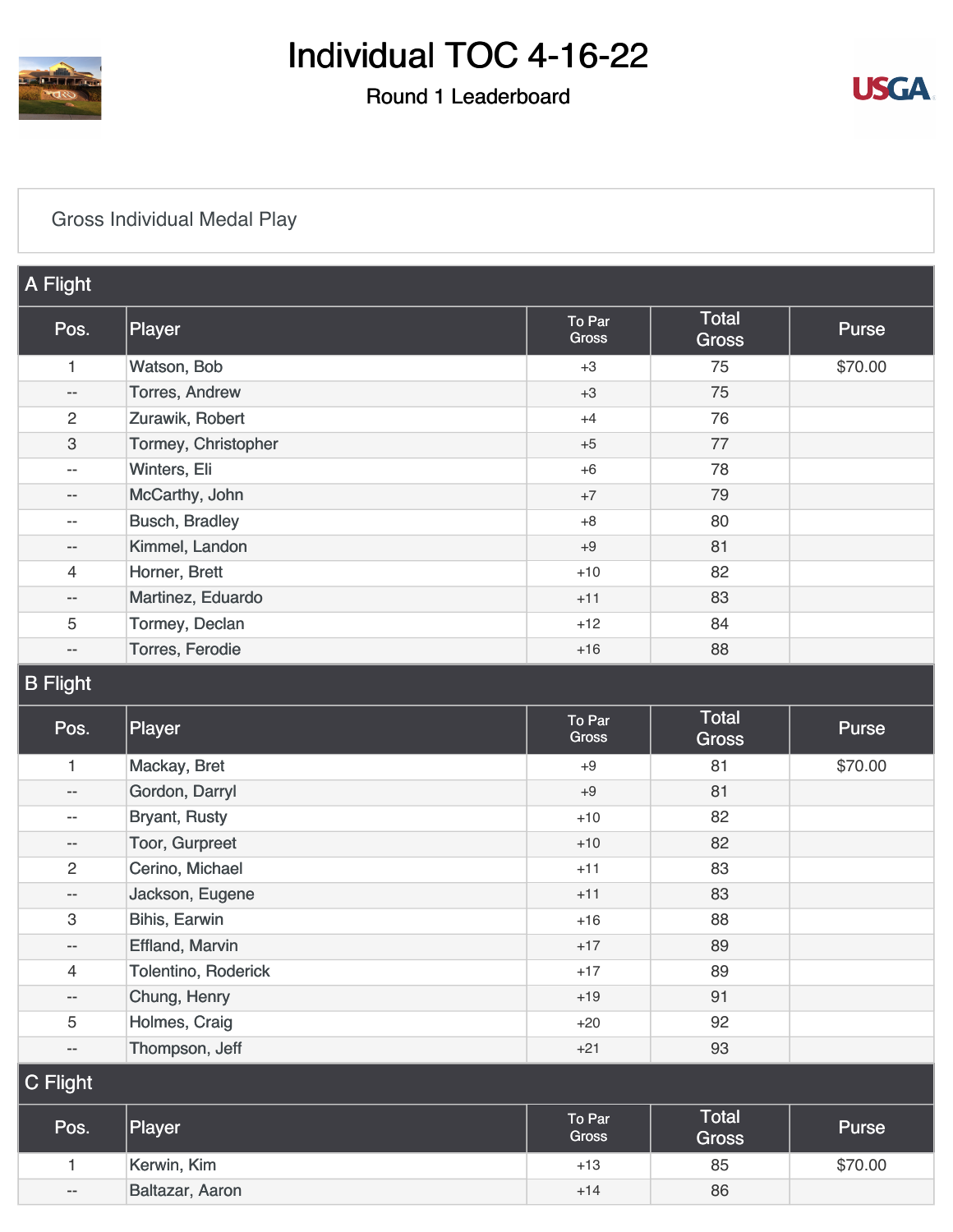

#### Round 1 Leaderboard



| 2                        | Kanny, Otto         |                                 |                |                |                              |                |                  |                |                |                              |     |                | $+16$          |                |                |                | 88             |                |                |                |       |              |  |
|--------------------------|---------------------|---------------------------------|----------------|----------------|------------------------------|----------------|------------------|----------------|----------------|------------------------------|-----|----------------|----------------|----------------|----------------|----------------|----------------|----------------|----------------|----------------|-------|--------------|--|
| --                       | <b>Brooks, Dave</b> |                                 |                |                |                              |                |                  |                |                |                              |     |                | $+16$          |                |                |                | 88             |                |                |                |       |              |  |
| 3                        | Zerrenner, Karl     |                                 |                |                |                              |                |                  |                |                |                              |     | 92<br>$+20$    |                |                |                |                |                |                |                |                |       |              |  |
| --                       | Harmon, Ron         |                                 |                |                |                              |                |                  |                |                |                              |     | 92<br>$+20$    |                |                |                |                |                |                |                |                |       |              |  |
| $\overline{\phantom{a}}$ | Dowling, Peter      |                                 |                |                |                              |                |                  |                |                |                              |     | 93<br>$+21$    |                |                |                |                |                |                |                |                |       |              |  |
| --                       | Girbovan, Dave      |                                 |                |                |                              |                |                  |                |                |                              |     | 93<br>$+21$    |                |                |                |                |                |                |                |                |       |              |  |
| 4                        |                     | <b>White, Frederick</b>         |                |                |                              |                |                  |                |                |                              |     |                |                | 101<br>$+29$   |                |                |                |                |                |                |       |              |  |
| $- -$                    |                     | Pieper, Scott                   |                |                |                              |                |                  |                |                |                              |     |                |                |                |                |                | 102            |                |                |                |       |              |  |
| 5                        |                     | Melamed, Michael                |                |                |                              |                |                  |                |                |                              |     |                |                |                |                |                | 102            |                |                |                |       |              |  |
| --                       |                     | Seaman, Michael                 |                |                |                              |                |                  |                |                |                              |     |                |                |                |                |                | 104            |                |                |                |       |              |  |
|                          |                     | Total Purse Allocated: \$210.00 |                |                |                              |                |                  |                |                |                              |     |                |                |                |                |                |                |                |                |                |       |              |  |
|                          |                     |                                 |                |                |                              |                |                  |                |                |                              |     |                |                |                |                |                |                |                |                |                |       |              |  |
|                          | A Flight            |                                 |                |                |                              |                |                  |                |                |                              |     |                |                |                |                |                |                |                |                |                |       |              |  |
|                          |                     | 1                               | $\overline{2}$ | $\mathbf{3}$   | 4                            | 5              | $6\phantom{1}6$  | $\overline{7}$ | 8              | 9                            | Out | 10             | 11             | 12             | 13             | 14             | 15             | 16             | 17             | 18             | ln    | <b>Total</b> |  |
| Watson, Bob              |                     | $\overline{5}$                  | 4              | $\overline{5}$ | $\bigoplus$                  | $\overline{4}$ | $\overline{5}$   | $\circled{2}$  | $\overline{5}$ | 5                            | 39  | $\overline{4}$ | $\overline{5}$ | Ð              | $\circled{3}$  | 5              | 3              | 4              | 3              | 5              | 36    | 75           |  |
| <b>Torres, Andrew</b>    |                     | 4                               | 4              | $\circled{3}$  | ④                            | $\overline{4}$ | $\overline{4}$   | 3              | $\overline{5}$ | 5                            | 36  | 4              | 3              | 5              | 4              | $\overline{7}$ | 3              | $\overline{5}$ | 3              | 5              | 39    | 75           |  |
| Zurawik, Robert          |                     | 4                               | 4              | $\circled{3}$  | Ð                            | $\overline{4}$ | $\overline{4}$   | 3              | $\overline{4}$ | $\left( \overline{4}\right)$ | 34  | $\overline{4}$ | 3              | 5              | $\sqrt{7}$     | $\overline{7}$ | 3              | 4              | $\overline{4}$ | 5              | 42    | 76           |  |
| Tormey, Christopher      |                     | $\overline{5}$                  | $\overline{5}$ | $\overline{4}$ | $\circled{4}$                | $\overline{4}$ | 4                | 3              | $\overline{5}$ | $\circled{4}$                | 38  | $\overline{4}$ | 3              | $\overline{6}$ | $\overline{5}$ | 5              | 3              | 4              | $\overline{4}$ | 5              | 39    | 77           |  |
| Winters, Eli             |                     | $\sqrt{5}$                      | $\overline{5}$ | $\circled{3}$  | 5                            | 3              | 4                | 3              | $\overline{4}$ | $\left( \overline{4}\right)$ | 36  | $\overline{4}$ | $\overline{4}$ | 6              | $\overline{5}$ | $\boxed{7}$    | $\overline{4}$ | $\overline{5}$ | 3              | $\mathcal{F}$  | 42    | 78           |  |
| McCarthy, John           |                     | 4                               | $\sqrt{6}$     | 4              | $\circledA$                  | 3              | 4                | 3              | $\overline{4}$ | $\boxed{6}$                  | 38  | 6              | $\overline{4}$ | ④              | 4              | $\overline{6}$ | 3              | $\overline{5}$ | $\overline{4}$ | 5              | 41    | 79           |  |
| <b>Busch, Bradley</b>    |                     | $\sqrt{5}$                      | 4              | $\overline{4}$ | 6                            | 3              | 4                | $\sqrt{5}$     | $\overline{5}$ | 6                            | 42  | $\overline{4}$ | 3              | 5              | $\sqrt{7}$     | 5              | 3              | $\overline{4}$ | 3              | $\mathcal{F}$  | 38    | 80           |  |
| Kimmel, Landon           |                     | 4                               | $\overline{5}$ | 4              | $\circled{4}$                | $\overline{4}$ | 4                | $\overline{4}$ | $\overline{4}$ | 5                            | 38  | $\overline{5}$ | $\overline{4}$ | 6              | $\overline{5}$ | $\overline{6}$ | 3              | $\overline{5}$ | $\overline{4}$ | 5              | 43    | 81           |  |
| Horner, Brett            |                     | $\overline{4}$                  | $\circled{3}$  | $\overline{4}$ | 6                            | $\overline{4}$ | 4                | 3              | 4              | 6                            | 38  | $\overline{5}$ | 3              | 5              | 4              | $\overline{9}$ | $\overline{4}$ | 4              | 3              | $\overline{7}$ | 44    | 82           |  |
| Martinez, Eduardo        |                     | $\sqrt{5}$                      | $\overline{5}$ | $\circled{3}$  | $\boxed{8}$                  | $\overline{4}$ | 4                | 3              | $\overline{5}$ | 5                            | 42  | 4              | 3              | 6              | $\overline{5}$ | 5              | $\overline{4}$ | $\overline{5}$ | $\overline{4}$ | 5              | 41    | 83           |  |
| Tormey, Declan           |                     | $\sqrt{5}$                      | $\overline{5}$ | $\overline{5}$ | 5                            | $\overline{4}$ | 4                | 3              | $\overline{5}$ | 6                            | 42  | $\overline{4}$ | $\overline{4}$ | Ð              | $\overline{5}$ | $\overline{8}$ | $\overline{4}$ | 4              | $\overline{4}$ | 5              | 42    | 84           |  |
| <b>Torres, Ferodie</b>   |                     | 4                               | 4              | $\overline{5}$ | 5                            | 4              | 7                | $\overline{5}$ | 4              | $\overline{7}$               | 45  | $\overline{7}$ | $\overline{4}$ | Ŧ,             | $\overline{5}$ | $\overline{7}$ | $\overline{4}$ | 4              | 3              | 5              | 43    | 88           |  |
|                          |                     |                                 |                |                |                              |                |                  |                |                | <b>B</b> Flight              |     |                |                |                |                |                |                |                |                |                |       |              |  |
|                          |                     | $\mathbf{1}$                    | $\overline{2}$ | 3              | $\overline{\mathbf{4}}$      | 5              | $\boldsymbol{6}$ | $\overline{7}$ | 8              | 9                            | Out | 10             | 11             | 12             | 13             | 14             | 15             | 16             | 17             | 18             | $\ln$ | <b>Total</b> |  |
| Mackay, Bret             |                     | $\overline{5}$                  | $\overline{5}$ | $\circled{3}$  | 6                            | $\overline{4}$ | $\overline{5}$   | ②              | $\overline{5}$ | $\bigoplus$                  | 39  | $\overline{4}$ | 3              | $\boxed{7}$    | $\overline{4}$ | $\boxed{7}$    | 3              | $\overline{5}$ | $\overline{4}$ | 5              | 42    | 81           |  |
| Gordon, Darryl           |                     | 4                               | $\overline{5}$ | $\overline{5}$ | 5                            | $\overline{4}$ | 4                | 3              | $\overline{4}$ | 5                            | 39  | $\boxed{5}$    | 3              | 6              | $\overline{5}$ | 6              | 3              | $\boxed{5}$    | 3              | 6              | 42    | 81           |  |
| <b>Bryant, Rusty</b>     |                     | $\overline{5}$                  | 4              | 4              | 6                            | $\boxed{5}$    | $\overline{5}$   | 3              | $\overline{5}$ | 6                            | 43  | $\overline{4}$ | $\circled{2}$  | 5              | $\overline{5}$ | 5              | 3              | 4              | $\overline{4}$ | $\boxed{7}$    | 39    | 82           |  |
| Toor, Gurpreet           |                     | $\overline{5}$                  | 6              | $\overline{4}$ | 6                            | 3              | $\overline{5}$   | 3              | 4              | $\circled{4}$                | 40  | $\boxed{5}$    | 3              | 5              | $\boxed{6}$    | 6              | $\overline{4}$ | $\circled{3}$  | $\overline{4}$ | 6              | 42    | 82           |  |
| Cerino, Michael          |                     | $\overline{4}$                  | $\overline{4}$ | $\overline{5}$ | 5                            | 3              | $\overline{4}$   | 3              | $\overline{5}$ | $\boxed{8}$                  | 41  | $\overline{4}$ | $\overline{4}$ | 5              | $\overline{5}$ | $\overline{6}$ | $\overline{4}$ | $\overline{5}$ | $\overline{4}$ | 5              | 42    | 83           |  |
| Jackson, Eugene          |                     | $\overline{4}$                  | $\overline{4}$ | $\overline{5}$ | $\boxed{7}$                  | 3              | $\overline{4}$   | 3              | $\overline{4}$ | 6                            | 40  | $\boxed{5}$    | 3              | 5              | $\overline{5}$ | $\boxed{8}$    | $\overline{4}$ | $\overline{4}$ | $\overline{4}$ | 5              | 43    | 83           |  |
| Bihis, Earwin            |                     | 4                               | $\circled{3}$  | 4              | 6                            | 3              | $\boxed{7}$      | 3              | $\overline{5}$ | 5                            | 40  | $\overline{4}$ | $\boxed{5}$    | 6              | $\boxed{6}$    | $\boxed{8}$    | $\boxed{6}$    | $\overline{5}$ | 3              | 5              | 48    | 88           |  |
| <b>Effland, Marvin</b>   |                     | $\sqrt{5}$                      | $\overline{5}$ | $\overline{5}$ | 6                            | $\boxed{5}$    | 4                | $\boxed{5}$    | $\overline{5}$ | 6                            | 46  | $\boxed{6}$    | 3              | $\boxed{6}$    | $\overline{5}$ | 5              | $\overline{5}$ | 4              | $\overline{4}$ | 5              | 43    | 89           |  |
| Tolentino, Roderick      |                     | $\overline{4}$                  | $\overline{6}$ | $\overline{5}$ | $\left( \overline{4}\right)$ | 3              | $\overline{5}$   | $\overline{4}$ | $\overline{5}$ | 5                            | 41  | 4              | $\overline{4}$ | 5              | $\overline{5}$ | $\overline{6}$ | $\overline{5}$ | 6              | 6              | $\boxed{7}$    | 48    | 89           |  |
| Chung, Henry             |                     | $\overline{4}$                  | $\overline{6}$ | $\overline{4}$ | $\boxed{7}$                  | $\overline{4}$ | $\overline{4}$   | 3              | $\overline{5}$ | 5                            | 42  | $\boxed{5}$    | 3              | 6              | $\sqrt{8}$     | $\overline{8}$ | $\overline{4}$ | $\overline{5}$ | $\overline{4}$ | 6              | 49    | 91           |  |
| Holmes, Craig            |                     | $\overline{5}$                  | 4              | $\overline{5}$ | 5                            | $\overline{4}$ | 4                | 3              | $\overline{5}$ | $\overline{9}$               | 44  | $\overline{5}$ | $\overline{4}$ | $\sqrt{7}$     | $\overline{5}$ | 5              | 3              | $\sqrt{7}$     | $\overline{4}$ | $\sqrt{8}$     | 48    | 92           |  |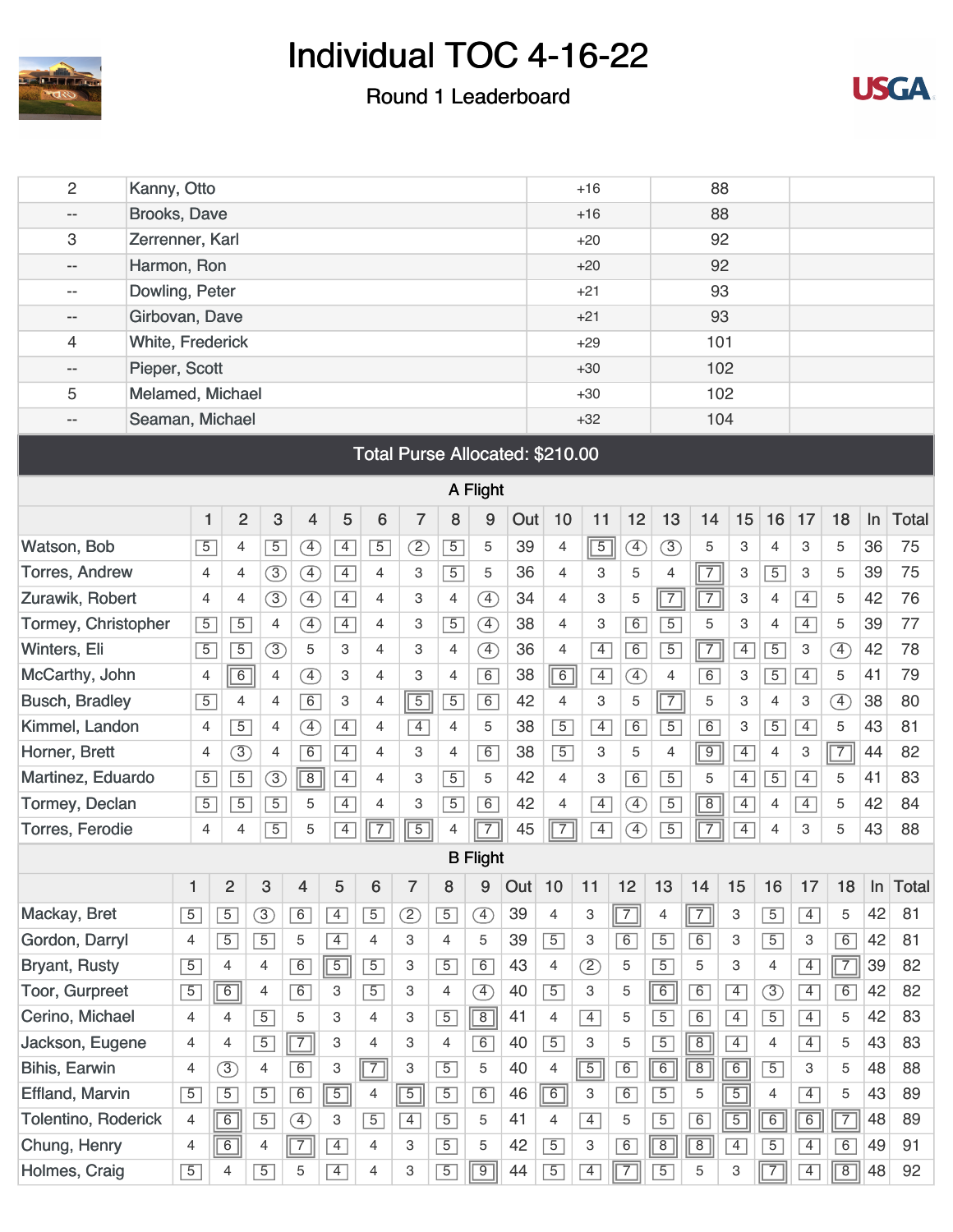





| Thompson, Jeff          | $\sqrt{7}$     | 6              |                |                              | $\overline{4}$ | 4              | 4              | 6              | 5              | 50  | 4              | 3              | 5              |                | 5              | $\overline{5}$ | 4              | 4                 | 6              | 43 | 93           |
|-------------------------|----------------|----------------|----------------|------------------------------|----------------|----------------|----------------|----------------|----------------|-----|----------------|----------------|----------------|----------------|----------------|----------------|----------------|-------------------|----------------|----|--------------|
|                         |                |                |                |                              |                |                |                |                | C Flight       |     |                |                |                |                |                |                |                |                   |                |    |              |
|                         |                | $\overline{2}$ | 3              | $\overline{4}$               | 5              | 6              | $\overline{7}$ | 8              | 9              | Out | 10             | 11             | 12             | 13             | 14             | 15             | 16             | 17                | 18             | In | <b>Total</b> |
| Kerwin, Kim             | $\overline{5}$ | $\overline{6}$ | 4              | 5                            | $\overline{4}$ | $\overline{5}$ | 3              | $\overline{6}$ | $\overline{7}$ | 45  | $\overline{5}$ | Z)             | 5              | $\overline{5}$ | 5              | 3              | $\overline{5}$ | $\overline{4}$    | $\overline{6}$ | 40 | 85           |
| Baltazar, Aaron         | 4              | 5              | $\overline{5}$ | $\left( \overline{4}\right)$ | $\overline{4}$ | 4              | 3              | 4              | 7              | 40  | $\overline{4}$ | 3              | $\sqrt{7}$     | $\overline{6}$ |                | $\overline{5}$ | $\overline{5}$ | $\overline{5}$    | $\boxed{4}$    | 46 | 86           |
| Kanny, Otto             | $\overline{5}$ | $\overline{6}$ | $\overline{4}$ | 6                            | $\overline{4}$ | 4              | $\overline{4}$ | 6              | $\overline{6}$ | 45  | $\overline{5}$ | 3              | $\sqrt{8}$     | $\overline{5}$ | 5              | $\overline{4}$ | $\overline{5}$ | $\left( 2\right)$ | 6              | 43 | 88           |
| Brooks, Dave            | 6              | $\overline{5}$ | 6              | 6                            | $\overline{4}$ | 4              | 3              | $\overline{5}$ | 5              | 44  | $\overline{4}$ | $\overline{4}$ | 5              | $\overline{5}$ | $\overline{8}$ | $\overline{4}$ | $\overline{5}$ | $\overline{4}$    | 5              | 44 | 88           |
| Zerrenner, Karl         | $\overline{5}$ | $\overline{5}$ | $\overline{4}$ | $\sqrt{9}$                   | $\overline{4}$ | $\boxed{6}$    | 3              | $\overline{5}$ | $\boxed{8}$    | 49  | $\overline{5}$ | 3              | 5              | $\overline{5}$ | 5              | 6              | $\overline{6}$ | 3                 | 5              | 43 | 92           |
| Harmon, Ron             | $\overline{5}$ | $\overline{5}$ | 4              | $\overline{6}$               | $\overline{4}$ | $\overline{6}$ | 3              | $\overline{5}$ | $\overline{6}$ | 44  | $\overline{5}$ | $\overline{4}$ | $\boxed{8}$    | $\overline{5}$ | $\overline{6}$ | $\overline{4}$ | $\overline{6}$ | $\overline{4}$    | $\overline{6}$ | 48 | 92           |
| Dowling, Peter          | $\sqrt{6}$     | $\overline{7}$ | 4              | 6                            | $\overline{5}$ | $\overline{7}$ | 3              | $\overline{5}$ | 5              | 48  | $\overline{6}$ | $\boxed{5}$    | $\sqrt{7}$     | $\overline{5}$ | 5              | $\overline{4}$ | 4              | 3                 | 6              | 45 | 93           |
| Girbovan, Dave          | $\overline{5}$ | $\overline{5}$ | $\overline{5}$ | 5                            | $\overline{4}$ | 4              | $\overline{4}$ | $\overline{6}$ | $\overline{6}$ | 44  | $\overline{5}$ | 4              | $\overline{7}$ | $\overline{8}$ | $\boxed{4}$    | 3              | $\overline{5}$ | $\overline{8}$    | 5              | 49 | 93           |
| <b>White, Frederick</b> | $\overline{5}$ | 6              |                | 5                            | $\overline{4}$ | $\overline{5}$ | $\boxed{2}$    |                |                | 48  | $6\overline{}$ | $\overline{4}$ | $\overline{6}$ | $\overline{8}$ |                | 6              | 6              | $\overline{4}$    | 6              | 53 | 101          |
| Pieper, Scott           | $\overline{5}$ | 4              | $\overline{4}$ | $\overline{7}$               | $\overline{4}$ | $\boxed{6}$    | 4              | $\overline{6}$ | $\overline{6}$ | 46  | $\overline{4}$ | 3              | 10             | $\overline{5}$ | $\overline{8}$ | $\overline{5}$ | $\overline{9}$ | $\overline{7}$    | 5              | 56 | 102          |
| Melamed, Michael        | $\boxed{6}$    | $\overline{6}$ | 4              | $\sqrt{7}$                   | 4              | $\overline{5}$ | 3              | $\overline{5}$ | 5              | 45  | $\sqrt{7}$     | $\overline{4}$ | $\overline{9}$ | 6              |                | 4              | $\overline{9}$ | $\overline{4}$    | $\overline{7}$ | 57 | 102          |
| Seaman, Michael         | $\boxed{6}$    | $\overline{7}$ | $\overline{5}$ | 5                            | $\overline{5}$ | $\overline{6}$ | 4              | 6              | $\overline{7}$ | 51  | $\overline{6}$ | 4              | $\overline{7}$ | $\overline{5}$ | 6              | $\overline{5}$ | 10             | $\overline{5}$    | 5              | 53 | 104          |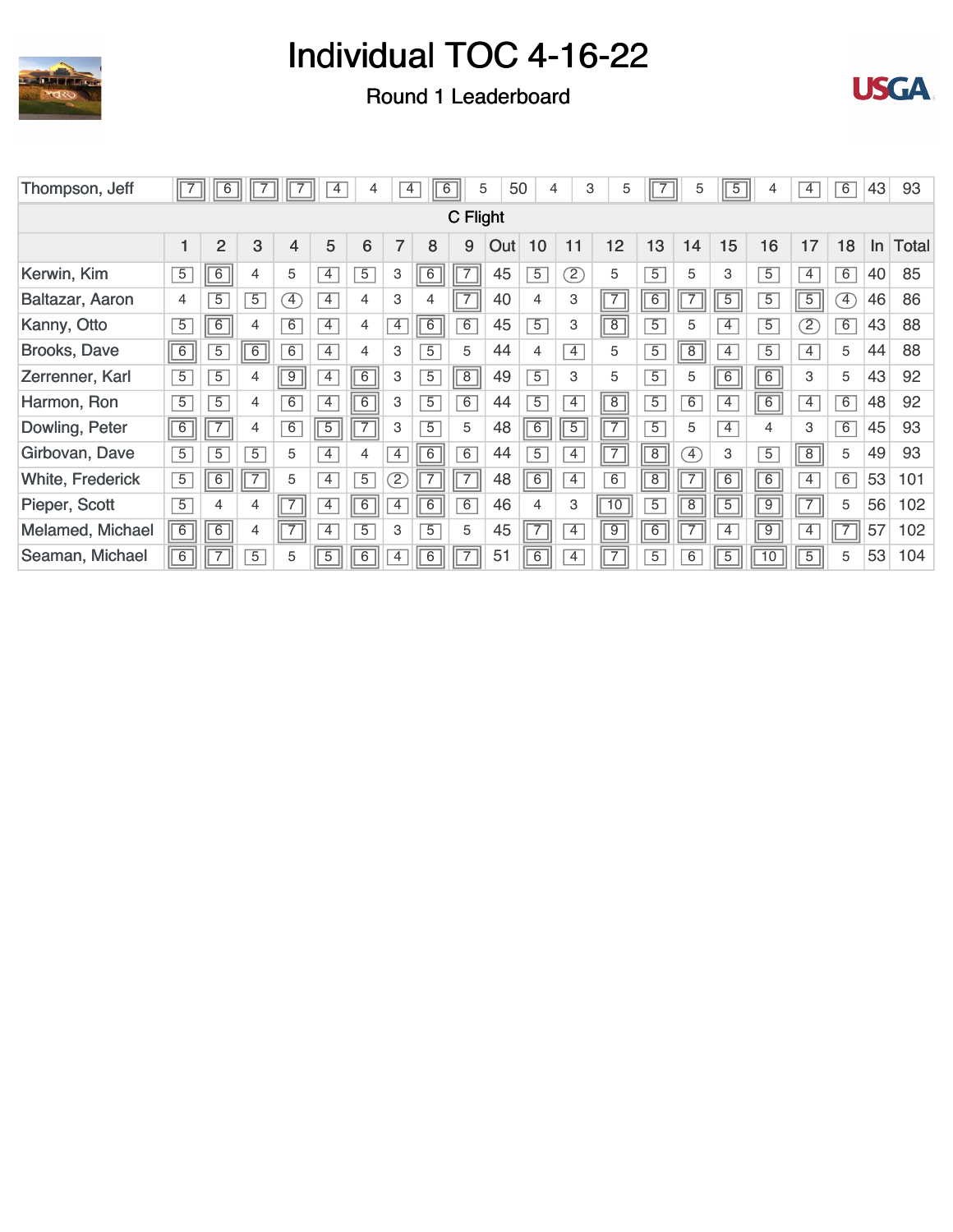

٠

## Individual TOC 4-16-22

### Round 1 Leaderboard



### [Net Individual Medal Play](https://cdn2.golfgenius.com/v2tournaments/8372859827797377786?called_from=&round_index=1)

| A Flight                 |                        |                      |                            |              |
|--------------------------|------------------------|----------------------|----------------------------|--------------|
| Pos.                     | Player                 | To Par<br><b>Net</b> | <b>Total</b><br><b>Net</b> | <b>Purse</b> |
| $-$                      | Watson, Bob            | $-1$                 | 71                         |              |
| $\mathbf{1}$             | Winters, Eli           | E                    | 72                         | \$70.00      |
| $\overline{c}$           | <b>Busch, Bradley</b>  | $+2$                 | 74                         | \$55.00      |
| 3                        | Torres, Andrew         | $+2$                 | 74                         | \$45.00      |
| $\overline{4}$           | Kimmel, Landon         | $+3$                 | 75                         |              |
| 5                        | McCarthy, John         | $+4$                 | 76                         |              |
| $- -$                    | Horner, Brett          | $+4$                 | 76                         |              |
| $- -$                    | Zurawik, Robert        | $+4$                 | 76                         |              |
| $\overline{\phantom{m}}$ | Tormey, Christopher    | $+6$                 | 78                         |              |
| 6                        | Martinez, Eduardo      | $+7$                 | 79                         |              |
| $\overline{7}$           | Torres, Ferodie        | $+8$                 | 80                         |              |
| $\overline{\phantom{a}}$ | Tormey, Declan         | $+8$                 | 80                         |              |
| <b>B</b> Flight          |                        |                      |                            |              |
| Pos.                     | Player                 | To Par<br><b>Net</b> | <b>Total</b><br><b>Net</b> | Purse        |
| 1                        | <b>Bryant, Rusty</b>   | $-3$                 | 69                         | \$70.00      |
| $\overline{c}$           | Gordon, Darryl         | $-2$                 | 70                         | \$55.00      |
| 3                        | Toor, Gurpreet         | Ε                    | 72                         | \$45.00      |
| $\overline{4}$           | Jackson, Eugene        | E                    | 72                         |              |
| $-$                      | Mackay, Bret           | $+1$                 | 73                         |              |
| $-$                      | Cerino, Michael        | $+2$                 | 74                         |              |
| 5                        | <b>Effland, Marvin</b> | $+5$                 | 77                         |              |
| $- -$                    | Tolentino, Roderick    | $+5$                 | $77$                       |              |
| $-$                      | Bihis, Earwin          | $+8$                 | 80                         |              |
| 6                        | Chung, Henry           | $+9$                 | 81                         |              |
| $\overline{\phantom{a}}$ | Holmes, Craig          | $+11$                | 83                         |              |
| $\overline{7}$           | Thompson, Jeff         | $+12$                | 84                         |              |
| C Flight                 |                        |                      |                            |              |
| Pos.                     | Player                 | To Par<br><b>Net</b> | <b>Total</b><br><b>Net</b> | Purse        |
| --                       | Kerwin, Kim            | $-2$                 | 70                         |              |
| $\mathbf{1}$             | Girbovan, Dave         | $-1$                 | $71$                       | \$70.00      |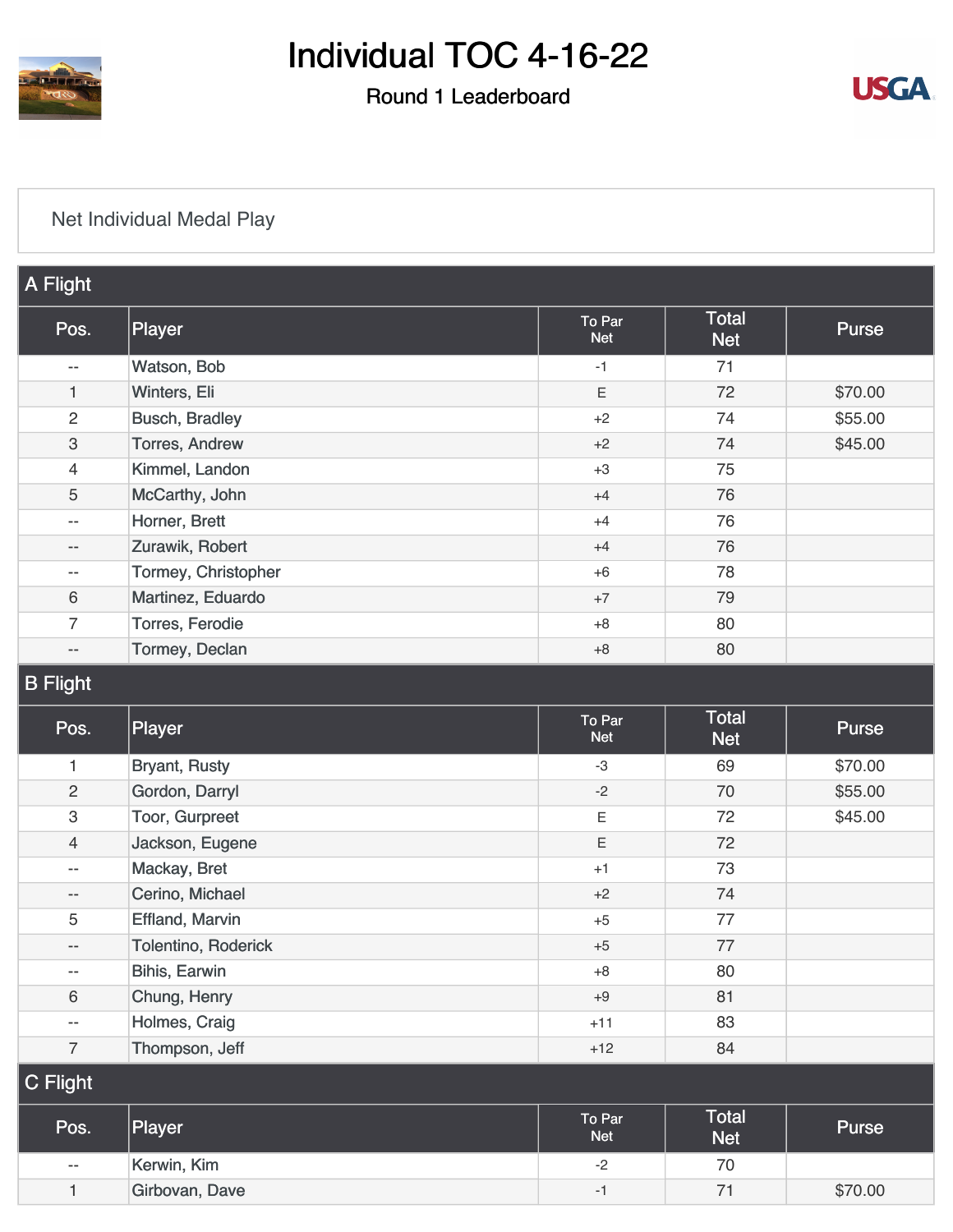

#### Round 1 Leaderboard



| $\overline{c}$           | Baltazar, Aaron<br><b>Brooks, Dave</b> |                |                |                |                             |                |                |                           |                |                              |               |                          |                           | E              |                |                | 72             |                |                | \$55.00        |       |                  |    |  |  |
|--------------------------|----------------------------------------|----------------|----------------|----------------|-----------------------------|----------------|----------------|---------------------------|----------------|------------------------------|---------------|--------------------------|---------------------------|----------------|----------------|----------------|----------------|----------------|----------------|----------------|-------|------------------|----|--|--|
| 3                        |                                        |                |                |                |                             |                |                |                           |                |                              |               |                          |                           | $+1$           |                |                | 73             | \$45.00        |                |                |       |                  |    |  |  |
| --                       | Kanny, Otto                            |                |                |                |                             |                |                |                           |                |                              |               |                          |                           | $+2$           |                |                | 74             |                |                |                |       |                  |    |  |  |
| 4                        | Harmon, Ron                            |                |                |                |                             |                |                |                           |                |                              |               | 75<br>$+3$               |                           |                |                |                |                |                |                |                |       |                  |    |  |  |
| --                       | Zerrenner, Karl                        |                |                |                |                             |                |                |                           |                |                              |               | 79<br>$+7$               |                           |                |                |                |                |                |                |                |       |                  |    |  |  |
| 5                        | Dowling, Peter                         |                |                |                |                             |                |                |                           |                |                              |               | 80<br>$+8$               |                           |                |                |                |                |                |                |                |       |                  |    |  |  |
| --                       | <b>White, Frederick</b>                |                |                |                |                             |                |                |                           |                |                              |               |                          | 84<br>$+12$               |                |                |                |                |                |                |                |       |                  |    |  |  |
| 6                        | Pieper, Scott                          |                |                |                |                             |                |                |                           |                |                              |               |                          |                           | $+12$          |                |                | 84             |                |                |                |       |                  |    |  |  |
| --                       | Melamed, Michael                       |                |                |                |                             |                |                |                           |                |                              |               |                          |                           | $+12$          |                |                | 84             |                |                |                |       |                  |    |  |  |
| $\overline{7}$           | Seaman, Michael                        |                |                |                |                             |                |                |                           |                |                              |               | 85<br>$+13$              |                           |                |                |                |                |                |                |                |       |                  |    |  |  |
|                          | Total Purse Allocated: \$510.00        |                |                |                |                             |                |                |                           |                |                              |               |                          |                           |                |                |                |                |                |                |                |       |                  |    |  |  |
|                          |                                        |                |                |                |                             |                |                |                           |                | A Flight                     |               |                          |                           |                |                |                |                |                |                |                |       |                  |    |  |  |
|                          |                                        | 1              | $\overline{2}$ | 3              | $\overline{4}$              | 5              | 6              | $\overline{7}$            | 8              | 9                            | Out           | 10                       | 11                        | 12             | 13             | 14             | 15             | 16             | 17             | 18             | In    | <b>Total Net</b> |    |  |  |
| Watson, Bob (4)          |                                        | 5              | $\overline{4}$ | $\overline{5}$ | A)                          | $\overline{4}$ | $\overline{5}$ | $^{\circledR}$            | 5              | $\sqrt{5}$                   | 39            | $\overline{4}$           | $\sqrt{5}$                | Ð              | ③              | 5              | 3              | $\overline{4}$ | $\mathbf{3}$   | 5              | 36    | 75               | 71 |  |  |
| Winters, Eli (6)         |                                        | 5              | 5              | $\circled{3}$  | 5                           | 3              | $\overline{4}$ | 3                         | $\bigoplus$    | $\left( \overline{4}\right)$ | 36            | $\circled{4}$            | $\boxed{4}$               | 6              | 5              | $\overline{7}$ | $\overline{4}$ | $\overline{5}$ | 3              | 4              | 42    | 78               | 72 |  |  |
| Busch, Bradley (6)       |                                        | 5              | $\circledA$    | 4              | 6                           | 3              | $\overline{4}$ | $\overline{5}$            | 5              | $\overline{6}$               | 42            | $\circled{4}$            | 3                         | $\circled{5}$  | $\boxed{7}$    | 5              | 3              | $\overline{4}$ | 3              | $\circled{4}$  | 38    | 80               | 74 |  |  |
| Torres, Andrew (1)       |                                        | $\overline{4}$ | 4              | $\circled{3}$  | T)                          | $\overline{4}$ | $\overline{4}$ | 3                         | 5              | 5                            | 36            | 4                        | 3                         | 5              | 4              | $\overline{7}$ | 3              | $\overline{5}$ | $\,3$          | 5              | 39    | 75               | 74 |  |  |
| Kimmel, Landon (6)       | $\circled{4}$<br>5                     |                |                | 4              | $\circled{4}$               | $\overline{4}$ | $\overline{4}$ | $\boxed{4}$               | $\mathcal{F}$  | 5                            | 38            | 5                        | $\overline{4}$            | 6              | 5              | 6              | 3              | $\overline{5}$ | $\overline{4}$ | 5              | 43    | 81               | 75 |  |  |
| McCarthy, John (3)       |                                        | $\circled{4}$  | 6              | $\overline{4}$ | $\left(\overline{4}\right)$ | 3              | $\overline{4}$ | 3                         | $\bigoplus$    | 6                            | 38            | 6                        | $\overline{4}$            | Œ              | $\circled{4}$  | 6              | 3              | $\overline{5}$ | $\overline{4}$ | 5              | 41    | 79               | 76 |  |  |
| Horner, Brett (6)        |                                        | $\circled{4}$  | ③              | 4              | 6                           | $\overline{4}$ | 4              | 3                         | $\bigcirc$     | $\overline{6}$               | 38            | 5                        | 3                         | $\circledS$    | $\circled{4}$  | $\overline{9}$ | $\overline{4}$ | $\overline{4}$ | 3              | $\overline{7}$ | 44    | 82               | 76 |  |  |
| Zurawik, Robert (0)      |                                        | $\overline{4}$ | 4              | 3              | $\circled{4}$               | $\overline{4}$ | $\overline{4}$ | 3                         | 4              | $\left(\overline{4}\right)$  | 34            | 4                        | 3                         | 5              | $\sqrt{7}$     | $\overline{7}$ | 3              | $\overline{4}$ | $\overline{4}$ | 5              | 42    | 76               | 76 |  |  |
| Tormey, Christopher (+1) |                                        | $\overline{5}$ | $\overline{5}$ | $\overline{4}$ | $\left(\overline{4}\right)$ | $\overline{4}$ | $\overline{4}$ | 3                         | $\overline{5}$ | $\left( \overline{4}\right)$ | 38            | $\overline{4}$           | $\sqrt{3}$                | 6              | $\overline{5}$ | 5              | 3              | $\overline{4}$ | $\overline{4}$ | 5              | 39    | 77               | 78 |  |  |
| Martinez, Eduardo (4)    |                                        | 5              | $\overline{5}$ | $\circled{3}$  | $\boxed{8}$                 | $\overline{4}$ | $\overline{4}$ | 3                         | 5              | 5                            | 42            | $\overline{4}$           | 3                         | 6              | 5              | 5              | $\overline{4}$ | $\overline{5}$ | $\overline{4}$ | 5              | 41    | 83               | 79 |  |  |
| Torres, Ferodie (8)      |                                        | $\circled{4}$  | $\circledA$    | $\sqrt{5}$     | 5                           | $\overline{4}$ | $\boxed{7}$    | $\overline{5}$            | $\bigoplus$    | $\overline{7}$               | 45            | $\overline{\phantom{0}}$ | $\overline{4}$            | D              | 5              | $\overline{7}$ | $\overline{4}$ | Ð              | 3              | 5              | 43    | 88               | 80 |  |  |
| Tormey, Declan (4)       |                                        | 5              | $\overline{5}$ | $\overline{5}$ | 5                           | $\overline{4}$ | 4              | 3                         | 5              | 6                            | 42            | 4                        | $\overline{4}$            | $\boxed{4}$    | 5              | $\overline{8}$ | $\overline{4}$ | 4              | $\overline{4}$ | 5              | 42    | 84               | 80 |  |  |
|                          |                                        |                |                |                |                             |                |                |                           |                | <b>B</b> Flight              |               |                          |                           |                |                |                |                |                |                |                |       |                  |    |  |  |
|                          |                                        | 1              | $\overline{2}$ | 3              | $\overline{4}$              | 5              | 6              | $\overline{7}$            | 8              | 9                            | <b>Out</b> 10 |                          | 11                        | 12             | 13             | 14             | 15             | 16             | 17             | 18             | $\ln$ | <b>Total Net</b> |    |  |  |
| Bryant, Rusty (13)       |                                        | 5              | $\circled{4}$  | $\circledA$    | $\boxed{6}$                 | $\overline{5}$ | 5              | 3                         | $5^{\degree}$  | $\,6\,$                      | 43            | $\circled{4}$            | $\circled{2}$             | $\circled{5}$  | $\,$ 5 $\,$    | $\circled{5}$  | 3              | $\circled{4}$  | 4              | $\sqrt{7}$     | 39    | 82               | 69 |  |  |
| Gordon, Darryl (11)      |                                        | $\circled{4}$  | 5              | 5              | 5                           | $\overline{4}$ | $\circled{4}$  | $\ensuremath{\mathsf{3}}$ | $\bigcirc$     | $\circled{5}$                | 39            | 5                        | 3                         | 6              | 5              | 6              | 3              | 5              | (3)            | 6              | 42    | 81               | 70 |  |  |
| Toor, Gurpreet (10)      |                                        | 5              | $\boxed{6}$    | 4              | 6                           | 3              | 5              | 3                         | $\circled{4}$  | $\circled{4}$                | 40            | 5                        | $\ensuremath{\mathsf{3}}$ | $\circledS$    | $\overline{6}$ | 6              | $\boxed{4}$    | $\circledS$    | 4              | 6              | 42    | 82               | 72 |  |  |
| Jackson, Eugene (11)     |                                        | $\circled{4}$  | $\circled{4}$  | 5              | $\sqrt{7}$                  | 3              | $\circled{4}$  | 3                         | $\bigoplus$    | $\,6\,$                      | 40            | 5                        | 3                         | $\circledS$    | 5              | $\overline{8}$ | $\overline{4}$ | $\circled{4}$  | 4              | 5              | 43    | 83               | 72 |  |  |
| Mackay, Bret (8)         |                                        | 5              | 5              | $\circled{3}$  | 6                           | $\overline{4}$ | $\overline{5}$ | $\circled{2}$             | 5              | ◉                            | 39            | $\circled{4}$            | $\ensuremath{\mathsf{3}}$ | $\overline{7}$ | $\circled{4}$  | $\overline{7}$ | 3              | 5              | $\overline{4}$ | 5              | 42    | 81               | 73 |  |  |
| Cerino, Michael (9)      |                                        | ④              | $\circled{4}$  | $\overline{5}$ | 5                           | 3              | $\circled{4}$  | 3                         | 5              | $\overline{8}$               | 41            | $\circled{4}$            | $\overline{4}$            | $\circled{5}$  | 5              | 6              | $\overline{4}$ | 5              | $\boxed{4}$    | 5              | 42    | 83               | 74 |  |  |
| Effland, Marvin (12)     |                                        | 5              | 5              | 5              | 6                           | $\overline{5}$ | $\circled{4}$  | $\overline{5}$            | 5              | 6                            | 46            | 6                        | $\ensuremath{\mathsf{3}}$ | 6              | 5              | $\circledS$    | $\boxed{5}$    | $\circled{4}$  | 4              | 5              | 43    | 89               | 77 |  |  |
| Tolentino, Roderick (12) |                                        | $\circled{4}$  | $\boxed{6}$    | 5              | ④                           | 3              | 5              | $\overline{4}$            | $5^{\degree}$  | $\circled{5}$                | 41            | $\bigcirc$               | $\overline{4}$            | $\circledS$    | 5              | 6              | $\overline{5}$ | $\overline{6}$ | $\boxed{6}$    | $\overline{7}$ | 48    | 89               | 77 |  |  |
| Bihis, Earwin (8)        |                                        | $\circled{4}$  | ③              | 4              | 6                           | 3              | $\boxed{7}$    | 3                         | 5 <sup>1</sup> | $\circled{5}$                | 40            | $\circled{4}$            | $\boxed{5}$               | 6              | $\overline{6}$ | $\overline{8}$ | $\overline{6}$ | 5              | 3              | 5              | 48    | 88               | 80 |  |  |
| Chung, Henry (10)        |                                        | ④              | $\overline{6}$ | 4              | $\sqrt{7}$                  | $\overline{4}$ | ④              | 3                         | 5              | (5)                          | 42            | 5                        | 3                         | 6              | $\overline{8}$ | $\overline{8}$ | $\overline{4}$ | 5              | 4              | 6              | 49    | 91               | 81 |  |  |
| Holmes, Craig (9)        |                                        | 5              | Ð              | $\overline{5}$ | 5                           | $\overline{4}$ | $\circled{4}$  | 3                         | 5              | $\sqrt{9}$                   | 44            | 5                        | $\overline{4}$            | $\overline{7}$ | 5              | 5              | 3              | $\sqrt{7}$     | $\overline{4}$ | $\boxed{8}$    | 48    | 92               | 83 |  |  |